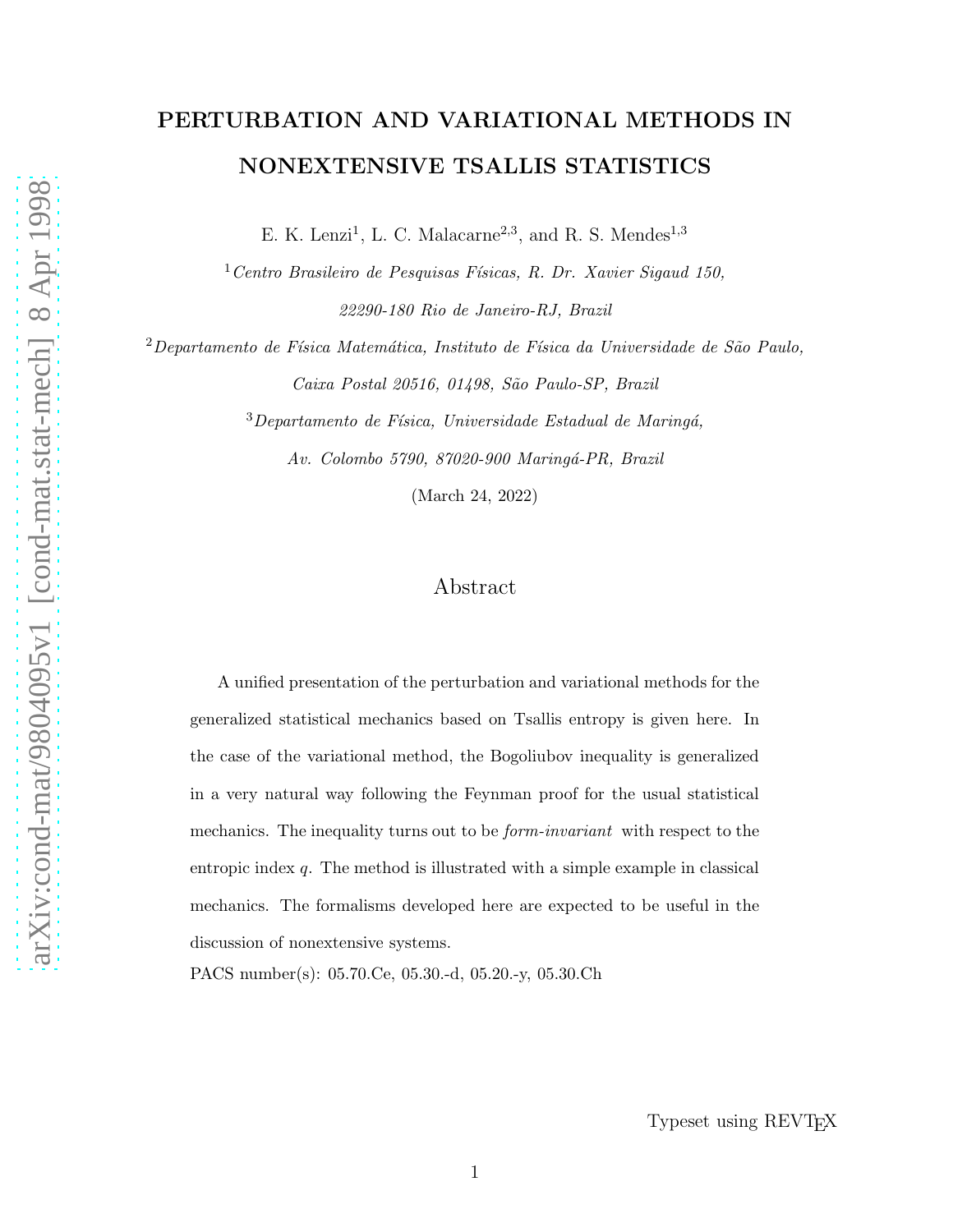Nonextensive effects are common in many branches of the physics, for instance, anomalousdiffusion  $|1-4|$ , astrophysics with long-range (gravitational) interactions  $|5-9|$ , some magnetic systems [\[10–12](#page-7-0)], some surface tension questions[[13,14\]](#page-7-0). These examples indicate that the standard statistical mechanics and thermodynamics need some extensions. In this direction, a theoretical tool based in a nonextensive entropy (Tsallis entropy) [\[15](#page-7-0)] has successfully been applied in several situations, for example, Lévy-type anomalous superdiffusion[[16\]](#page-7-0), Euler turbulence [\[17\]](#page-7-0), self-gravitating systems[[17](#page-7-0)[–21](#page-8-0)], cosmic background radiation [\[22](#page-8-0)], peculiar velocities in galaxies [\[23](#page-8-0)], linear response theory [[24](#page-8-0)] and eletronphonon interaction [\[25\]](#page-8-0), and ferrofluid-like systems [\[26](#page-8-0)]. Lavenda and coworkers [\[27\]](#page-8-0) stress that any newly proposed entropy [\[28](#page-8-0)] must have "concavity" property for it to be correct. Tsallis [\[15](#page-7-0)] and Mendes[[29\]](#page-8-0) have shown that the Tsallis entropy indeed satisfies this criterion and hence meets this requirement of concavity. The above features of Tsallis entropy thus make it unique among other forms for entropy suggested in the literature. In this context, it is very important to understand more deeply the properties of the generalized statistical mechanics based on the Tsallis entropy. In particular, a generalization of the approximate methods of calculation of its thermodynamical functions is of great value, as for instance, the semiclassical approximation[[30](#page-8-0)], perturbation and variational methods. The present work deals with the last two questions. We develop here the perturbation and variational methods in a unified way. This approach provides the generalization of the Feynman proof [\[31\]](#page-9-0) of the Bogoliubov inequality, which appears to be a natural generalization of this inequality. Indeed, we shall prove that the original form of the inequality is preserved (see inequality([9\)](#page-4-0)). This inequality does not coincide from that proposed in ref.[[32](#page-9-0)], except for  $q = 1$ . This is due to the fact that we use different mathematical inequalities to derive our final results.

The Tsallis entropy and a *q*-expectation value for an observable A [[33](#page-9-0)] is defined respectively as  $S_q = k Tr \rho (1 - \rho^{q-1}) / (q-1)$  and  $\langle A \rangle_q = Tr \rho^q A$ , where  $\rho$  is the density matrix,  $q \in \mathbf{R}$  gives the degree of nonextensivity, k is a positive constant. Without loss of generality, we employ  $k = 1$  in the following analysis. By using the above definitions with  $Tr \rho = 1$  one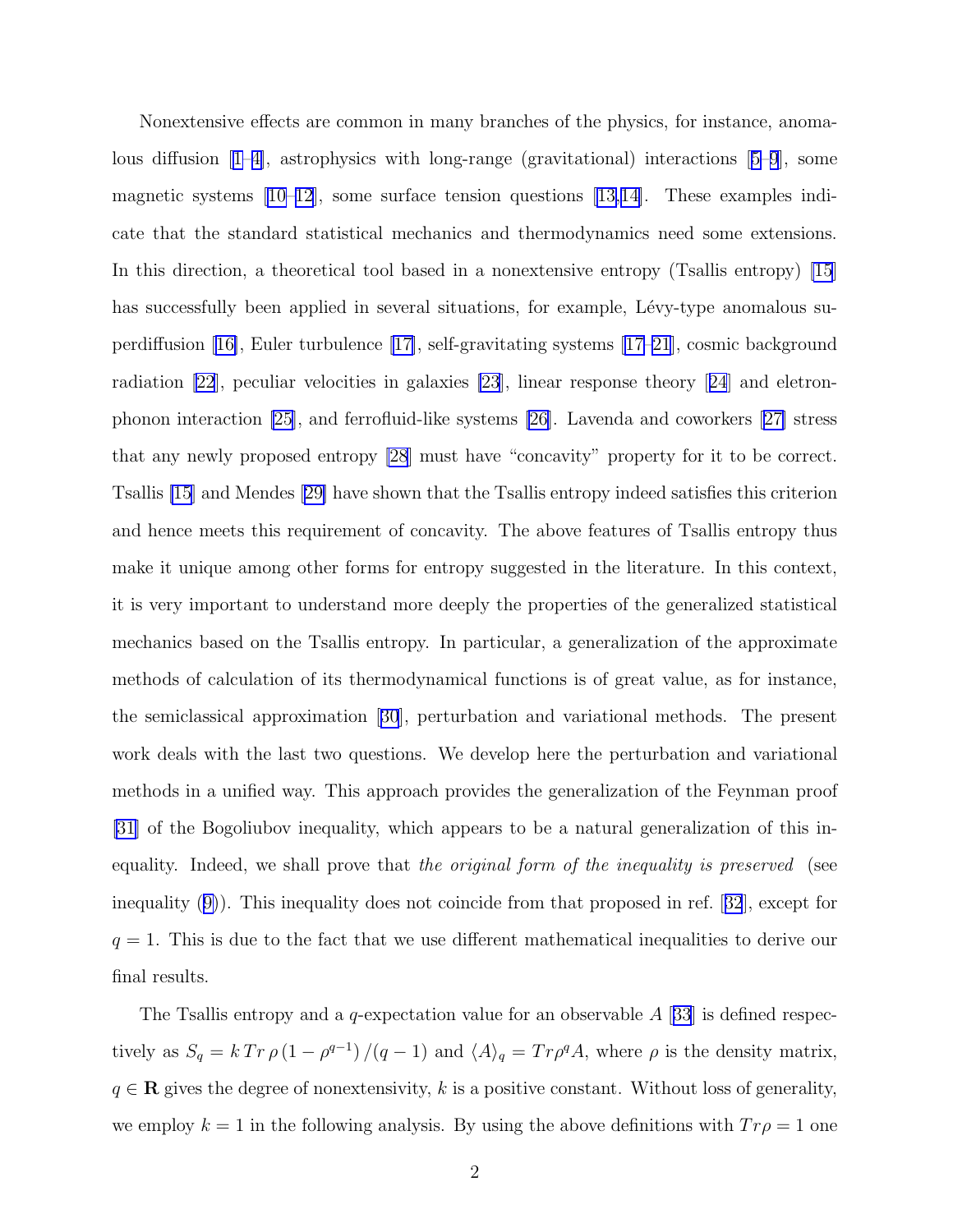<span id="page-2-0"></span>obtains the canonical distribution[[33](#page-9-0)],

$$
p_n = p(E_n) = \frac{\left[1 - (1 - q)\beta E_n\right]^{1/(1-q)}}{Z_q},\tag{1}
$$

where  $\{p_n\}$  are the probabilities,  $\beta$  is the inverse of the temperature,  $\{E_n\}$  is the set of eigenvalues of the Hamiltonian, and

$$
Z_q = \sum_n \left[1 - (1 - q)\beta E_n\right]^{1/(1-q)}\tag{2}
$$

is the generalized partition function. In the expressions (1) and (2) we assumed that  $1 (1 - q) \beta E_n \geq 0$ . When this condition is not satisfied we have a cut-off. For instance, when a classical partition function is calculated, the integration limits in phase space are given by the condition  $1-(1-q)\beta H \geq 0$ . ¿From Eqs. (1) and (2) several relations can be obtained, for instance, the generalized free energy becomes

$$
F_q = U_q - TS_q = -\frac{1}{\beta} \frac{Z_q^{1-q} - 1}{1-q},\tag{3}
$$

where  $U_q = \sum_n p_n^q E_n$  is the generalized internal energy, and T is the temperature which satisfies the relation  $1/T = \partial S_q/\partial U_q$ . Note that the previous expressions are reduced to the usual ones in the limit case  $q \to 1$ .

To develop the perturbation method in this generalized statistical mechanics we assume that the Hamiltonian of the system is

$$
H = H_0 + \lambda H_I. \tag{4}
$$

In this expression,  $H_0$  is the Hamiltonian of a soluble model,  $\lambda H_I$  is small enough so that it can be considered as a perturbation on  $H_0$  ( $H_0$  and  $H_I$  need not necessarily commute), and  $\lambda$  is the perturbation parameter. Thus, the perturbative expansion of the free energy can be written as  $F_q(\lambda) = F_q^{(0)} + \lambda F_q^{(1)} + \frac{\lambda^2}{2}$  $\frac{\lambda^2}{2}F_q^{(2)} + \ldots$ 

To understand how the corrections  $F_q^{(n)}$  are calculated it suffices to evaluate the first three terms. The first term is the free energy for the case without perturbation,  $F_q^{(0)} = F_q(0)$ . The second term is obtained from the first derivative of  $F_q(\lambda)$  at  $\lambda = 0$ ,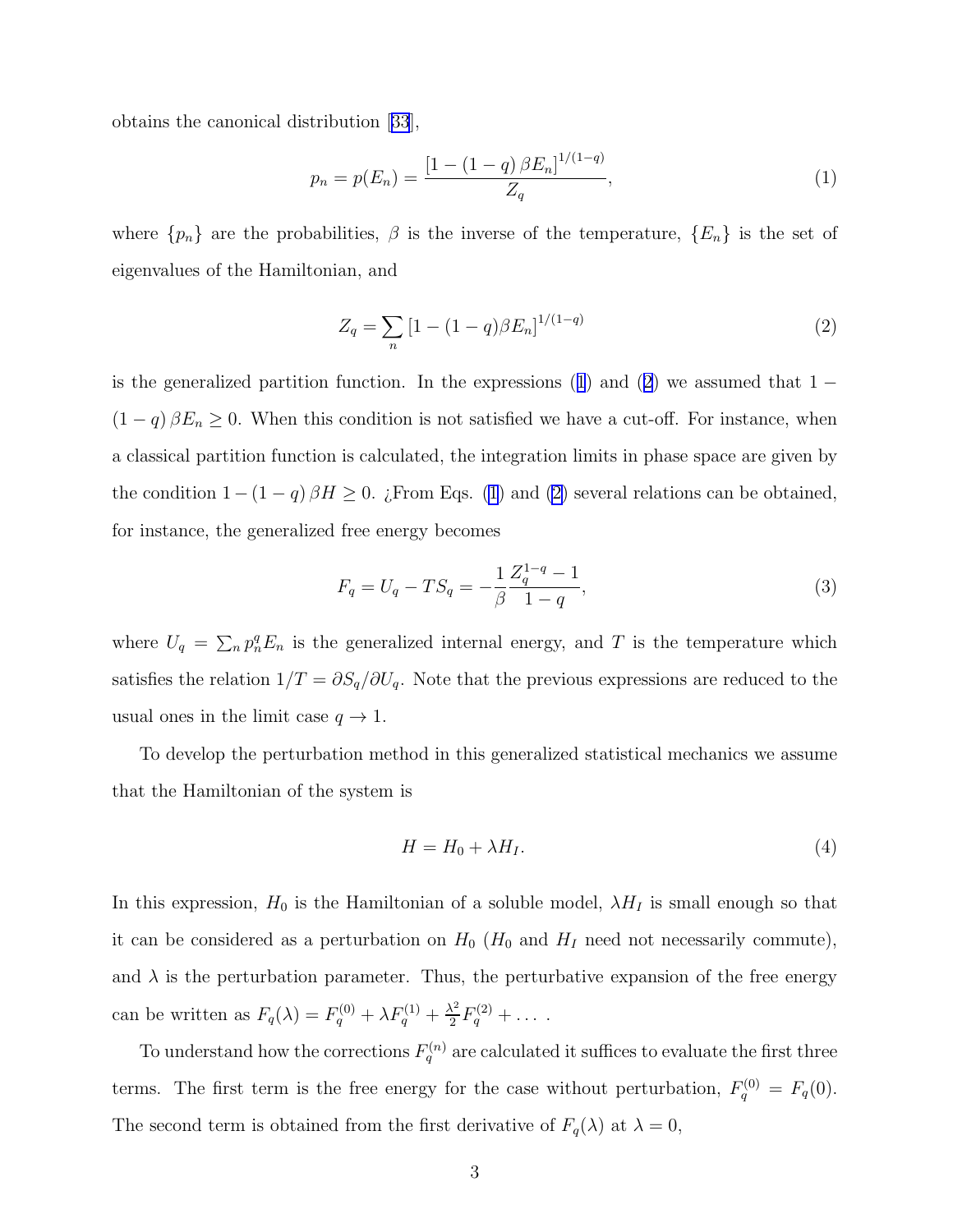$$
F_q^{(1)} = \frac{\partial F_q(0)}{\partial \lambda} = -\frac{1}{\beta Z_q^q} \frac{\partial}{\partial \lambda} \sum_n \left[1 - (1 - q) \beta E_n\right]^{1/(1-q)} \bigg|_{\lambda=0} = \langle H_I \rangle_q^{(0)},\tag{5}
$$

<span id="page-3-0"></span>where the superscript (0) indicates that the q-expected value is calculated for  $\lambda = 0$ . To obtain the last equality it is necessary to exchange the order of derivative with respect to  $\lambda$ and the sum over *n*. Furthermore, the Hellmann-Feymann theorem was used ,  $\partial E_n/\partial \lambda =$  $\langle n|\partial H/\partial\lambda|n\rangle$ , or equivalently the relation  $\partial |n\rangle/\partial\lambda = \sum_{m\neq n}\langle m|H_I|n\rangle/(E_n - E_m)$ , which was obtained from the first order perturbation theory. The calculation of  $F_q^{(2)}$  is similar. Thus, by using the above considerations we obtain

$$
F_q^{(2)} = \frac{\partial^2 F_q(0)}{\partial \lambda^2}
$$
  
=  $-\beta q \left( Z_q^{(0)} \right)^{q-1} \sum_n p(E_n^{(0)}) \left[ \left( p(E_n^{(0)})^{q-1} \langle n | H_I | n \rangle^{(0)} - \langle H_I \rangle_q^{(0)} \right)^2 \right]$   
-  $\sum_n \sum_{m \neq n} \left| \langle n | H_I | m \rangle^{(0)} \right|^2 \frac{p \left( E_m^{(0)} \right)^q - p \left( E_n^{(0)} \right)^q}{E_n^{(0)} - E_m^{(0)}} .$  (6)

When  $H_0$  and  $H_1$  commute (in the classical case, for instance) the expression (6) is more simple, i. e. the second term in the right side is zero. Notice that the Eqs. (5) and (6) are correct for any  $\lambda$ , but in this case it is necessary to consider the dependence of  $|n\rangle$  with  $\lambda$ and to substitute  $E_n^{(0)}$  by  $E_n$ . This property will be used later on.

Finally, the free energy up to the corrections calculated above is

$$
F_q(\lambda) = F_q(0) + \lambda \langle H_I \rangle_q^{(0)} - \frac{\lambda^2}{2} \beta q \left( Z_q^{(0)} \right)^{q-1} \sum_n p(E_n^{(0)}) \left[ \left( p(E_n^{(0)})^{q-1} \langle n | H_I | n \rangle^{(0)} - \langle H_I \rangle_q^{(0)} \right)^2 \right] - \sum_n \sum_{m \neq n} \left| \langle n | H_I | m \rangle^{(0)} \right|^2 \frac{p \left( E_m^{(0)} \right)^q - p \left( E_n^{(0)} \right)^q}{E_n^{(0)} - E_m^{(0)}} + \mathcal{O}\left(\lambda^3\right), \tag{7}
$$

where  $| n \rangle$  is evaluated with  $\lambda = 0$ . It is important to emphasize that the previous calculation was performed supposing that the derivative with respect to  $\lambda$  can commute with the sum over the states, but generally it is not true because the sum, through its upper limit, can depend on  $\lambda$ . Indeed, when the factor  $1 - (1 - q) \beta E_n$  is negative the sum in[\(2](#page-2-0)) must be truncated, and as  $E_n$  depends on  $\lambda$  it follows that the upper limit of the sum over the states also depends on  $\lambda$ . Without losing generality one can consider  $\beta > 0$  in the following analysis (for  $\beta$  < 0 the analysis is essentially the same). Therefore, we can suppose that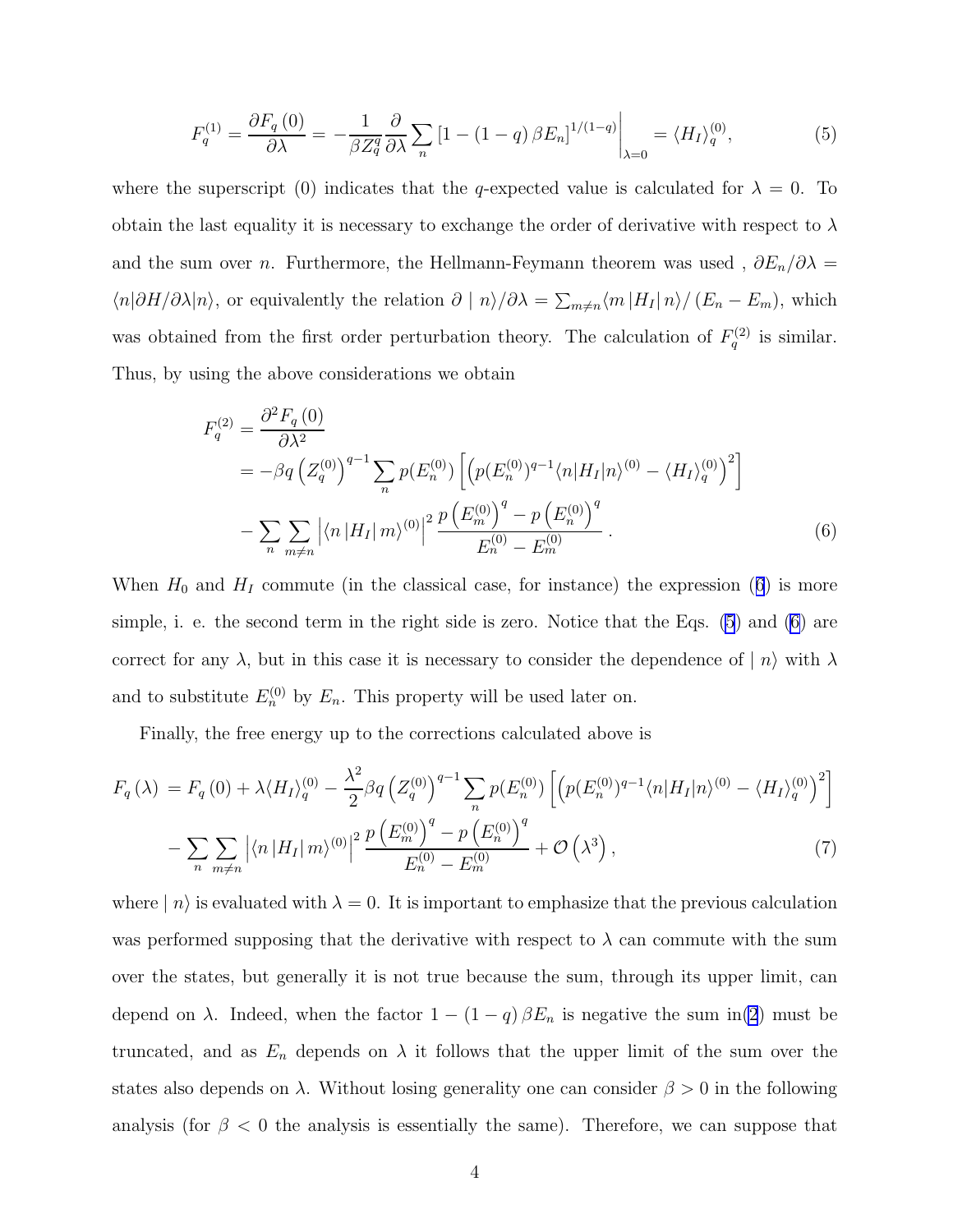<span id="page-4-0"></span> $E_n \geq 0$  for all *n*. In this case,  $1 - (1 - q) \beta E_n$  is not negative for  $q > 1$ , then the order of the derivative in  $\lambda$  with the sum in n can be interchanged. For the case  $q < 1$  the analysis is more complicated, and we will return to this question later in the classical context.

Consider now the variational method. In this case, the Hamiltonian of the system is  $H = H_0 + H_I$ , but in the following analysis it is convenient to employ a Hamiltonian that interpolatescontinuously  $H_0$  and H. Thus, we use the Hamiltonian ([4\)](#page-2-0) with  $\lambda \in [0, 1]$ . Now, we will employ the general identity for free energy,

$$
F_{q}(\lambda) = F_{q}(0) + \lambda F'_{q}(0) + \frac{\lambda^{2}}{2} F''_{q}(\lambda_{0}), \qquad (8)
$$

where each prime indicates a derivative with respect to  $\lambda$ , and  $\lambda_0 \in [0,1]$ . On the other hand, the expression [\(6](#page-3-0)) is not positive for  $q > 0$ , and it is not negative for  $q < 0$  for  $\lambda = \lambda_0$ . In fact,  $\sum_n p(E_n) \left[ (p(E_n)^{q-1} \langle n | H_I | n \rangle - \langle H_I \rangle_q)^2 \right] \geq 0$ , and  $p(E_n) \leq p(E_m)$  for  $E_n \geq E_m$ . Therefore,by considering ([5\)](#page-3-0) and (8) we conclude that  $F_q(\lambda) \ge F_q(0) + \lambda \langle H_I \rangle_q^{(0)}$  for  $q < 0$ , and  $F_q(\lambda) \leq F_q(0) + \lambda \langle H_I \rangle_q^{(0)}$  for  $q > 0$ . But these conclusions, as we discussed at the end of the last paragraph, cannot always be true for all q. Thus, when we consider  $\beta > 0$ ,  $E_n \geq 0$  and the fact that the last inequality is correct for all possible values of  $\lambda$ , we can choose  $\lambda = 1$  and conclude that

$$
F_q \le F_q^{(0)} + \langle H_I \rangle_q^{(0)} \tag{9}
$$

for  $q\geq 1$  . As we can see immediately, the inequality (9) is a natural generalization of the usual Bogoliubov inequality,  $F \leq F^{(0)} + \langle H_I \rangle^{(0)}$ .

To analyse the contribution of the cut-off in the perturbation and variational methods it is convenient to consider the generalized classical statistics for  $\beta > 0$  and  $E_n \ge 0$  (the analysis for  $\beta < 0$  and  $E_n < 0$  can be extended analogously). In this case, there is cut-off only for the case  $q < 1$ , so we are going to restrict the following analysis to the case  $q < 1$ . Now, we change  $\sum_n$  by  $\int d\Gamma$ , where  $d\Gamma = \prod_s (dx_s dp_s/h)$  (h is the Planck constant), and the integration is over the phase space region defined by the inequality  $1 - (1 - q) \beta H \ge 0$ . Thus, to analyse  $F_q^{(n)}$  we make use of the following identity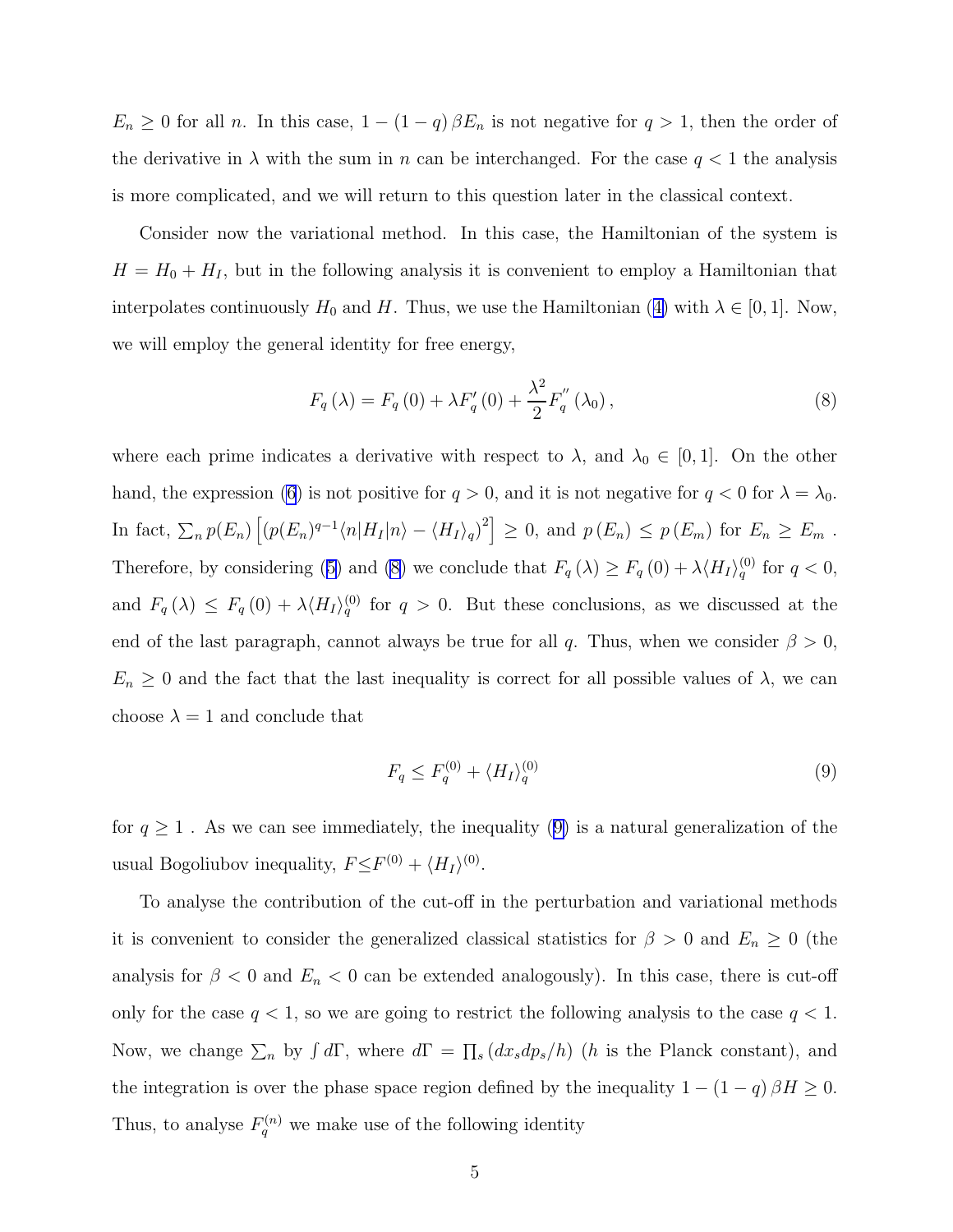$$
\frac{d}{d\lambda} \int d\Gamma f = \int d\Gamma \frac{\partial f}{\partial \lambda} + \int_{\partial V} \sum_{u} dS_u \left( f \frac{dy_u}{d\lambda} \right). \tag{10}
$$

In the present application, f is a function of phase space variables,  $y_u$ , and  $\partial V$  is the hypersurface defined by the equation  $1 - (1 - q) \beta H = 0$ .

When the last term in the right side of (10) is zero, the previous analysis is recovered. In general, this occurs when  $f = 0$  and  $dy_n/d\lambda$  is finite on  $\partial V$ . By using these conditions and  $f = [1 - (1 - q) \beta H]^{1/(1-q)}$  we conclude immediately that [\(5](#page-3-0)) remains intact for  $q < 1$ . For  $F_q^{(2)}$  the function f contains a term proportional to  $\left[1-(1-q)\beta H\right]^{q/(1-q)}$ . Thus, the condition  $f = 0$  on  $\partial V$  is satisfied only for  $q/(1-q) > 0$ , i. e.  $q > 0$ . For  $F_q^{(n)}$  the function f contains terms proportional to  $\left[1-(1-q)\beta H\right]^{[nq-(n-1)]/(1-q)}$ . Consequently, it is necessary  $q > 1 - 1/n$  in order that  $F_q^{(n)}$  does not contribute to the last term of (10). These observations indicate that arbitrarily high orders in the perturbation expansion, developed in preceding discussions, can be used only for  $q \geq 1$ . On the other hand, the variational approach can be used, in general, for all  $q > 0$ . When the last term of (10) is not zero, there is no guarantee that  $F_q^{(2)}$  remains negative, because, in general, the sign of  $dy_u/d\lambda$  is not known. In this case, the inequality([9\)](#page-4-0) cannot be generally employed.

To illustrate the methods developed above, we consider a one-dimensional harmonic oscillator,  $H = p^2/2m + mw^2x^2/2$ , which we will approximate by a particle in a square well potential,  $H_0 = p^2/2m + V_0$  with  $V_0 = 0$  for  $|x| \le L/2$  and  $V_0 = \infty$  for  $|x| > L/2$ . In this example, we are assuming  $\beta > 0$ . The partition function of the unperturbed system and the q-expectation value for  $H_1 = H - H_0$  can be directly calculated, i. e.

$$
Z_q^{(0)} = \begin{cases} \frac{L}{h} \left[ \frac{2m\pi}{(1-q)\beta} \right]^{\frac{1}{2}} \frac{\Gamma(\frac{2-q}{1-q})}{\Gamma(\frac{2-q}{1-q} + \frac{1}{2})}, & q < 1\\ \frac{L}{h} \left[ \frac{2m\pi}{(q-1)\beta} \right]^{\frac{1}{2}} \frac{\Gamma(\frac{1}{q-1} - \frac{1}{2})}{\Gamma(\frac{1}{q-1})}, & q > 1 \end{cases}
$$
(11)

and

$$
\langle H - H_0 \rangle_q^{(0)} = \begin{cases} \frac{m\omega^2 L^3}{24h Z_q^{(0)q}} \left[ \frac{2m\pi}{(1-q)\beta} \right]^{\frac{1}{2}} \frac{\Gamma\left(\frac{1}{1-q}\right)}{\Gamma\left(\frac{1}{1-q} + \frac{1}{2}\right)} , & q < 1\\ \frac{m\omega^2 L^3}{24h Z_q^{(0)q}} \left[ \frac{2m\pi}{(q-1)\beta} \right]^{\frac{1}{2}} \frac{\Gamma\left(\frac{q}{q-1} - \frac{1}{2}\right)}{\Gamma\left(\frac{q}{q-1}\right)} , & q > 1 \end{cases} \tag{12}
$$

Thus, the free energy,  $F_q(0)$ , can be obtained directly from Eqs. (11) and [\(3](#page-2-0)). Note that,  $Z_q^{(0)}$  is convergent only for  $q < 3$ .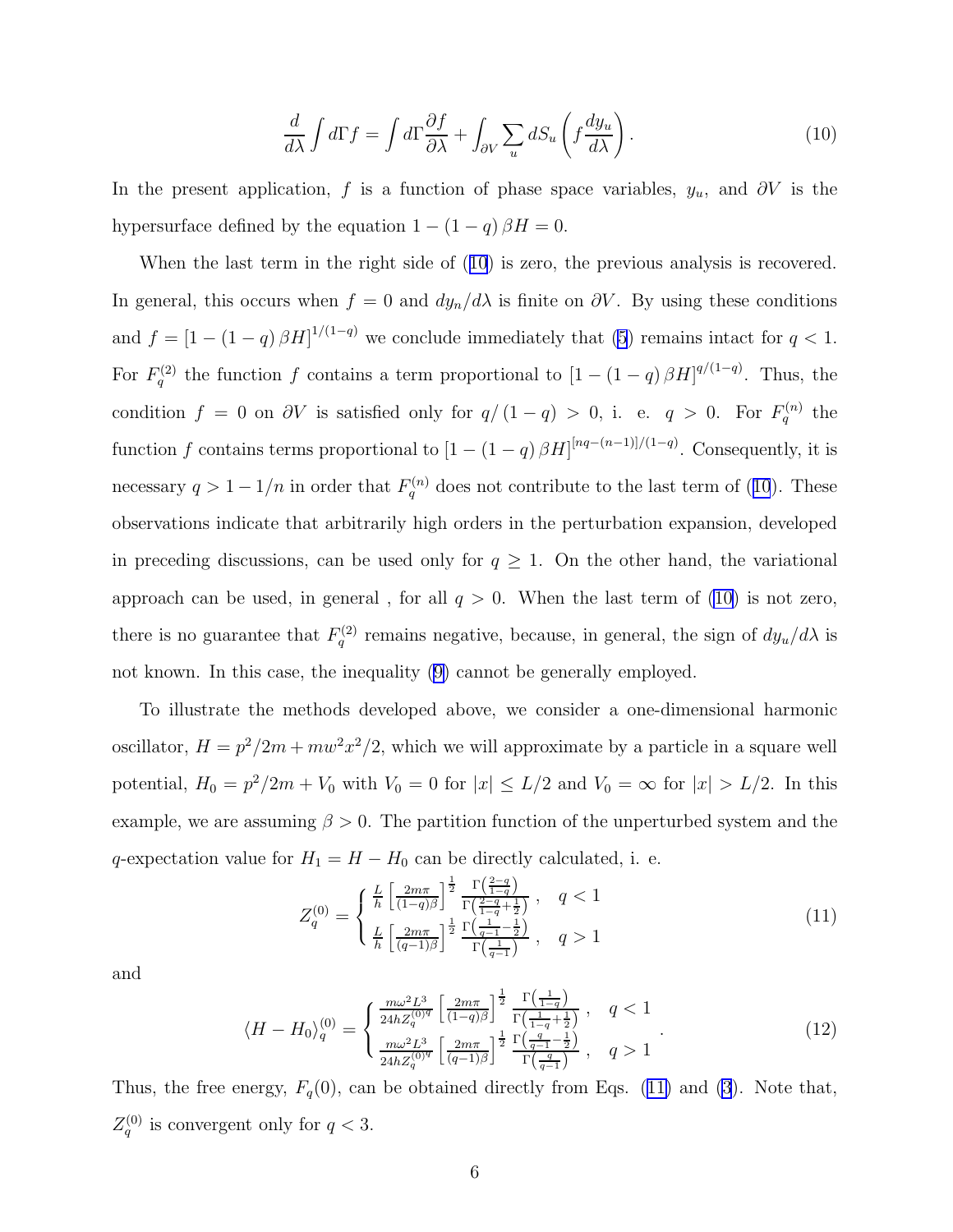Now, we consider the variational method. In this case, the minimization of  $F_q^{(0)} + \langle H \langle H_0 \rangle_q^{(0)}$  leads to

$$
L = \frac{4}{3 - q} \left(\frac{3}{m\omega^2 \beta}\right)^{1/2} \tag{13}
$$

for both  $q < 1$  and  $q > 1$ . Substitution of this result in  $F_q^{(0)} + \langle H - H_0 \rangle_q^{(0)}$  leads to the optimum approximation for the free energy. Finally, the comparison of this approximation for the free energy with the exact one, (valid only for  $q < 2$ )

$$
F = -\frac{1}{(1-q)\beta} \left[ \left( \frac{2\pi}{h\omega\beta} \frac{1}{2-q} \right)^{1-q} - 1 \right],\tag{14}
$$

gives a good approximation, as in the case  $q \to 1$  (see fig. [\(1\)](#page-10-0)). Furthermore, fig. [\(1](#page-10-0)) shows that the approximation is improved for larger q. Notice that all previous expressions reduce to the usual one in the limit  $q \to 1$ . The perturbative contributions can be obtained in a similar way.

Summing up, we have developed here generalized perturbation and variational methods for the nonextensive context in a unified way. In this approach, a generalization of the Bogoliubov inequality which is form-invariant for all  $q$  is obtained. This property is in variance with the generalization presented in ref.[[32](#page-9-0)]. When we consider arbitrary high orders in the perturbation expansion, we must have  $q \geq 1$ . On the other hand, the Bogoliubov inequality can be generally used for  $q > 0$ . We believe that approaches presented here are useful in the discussion of the anomalies currently associated with nonextensive systems.

#### ACKNOWLEDGMENTS

We gratefully acknowledge useful remarks by A. K. Rajagopal. We also thank partial finantial support by CNPq (Brazilian Agency).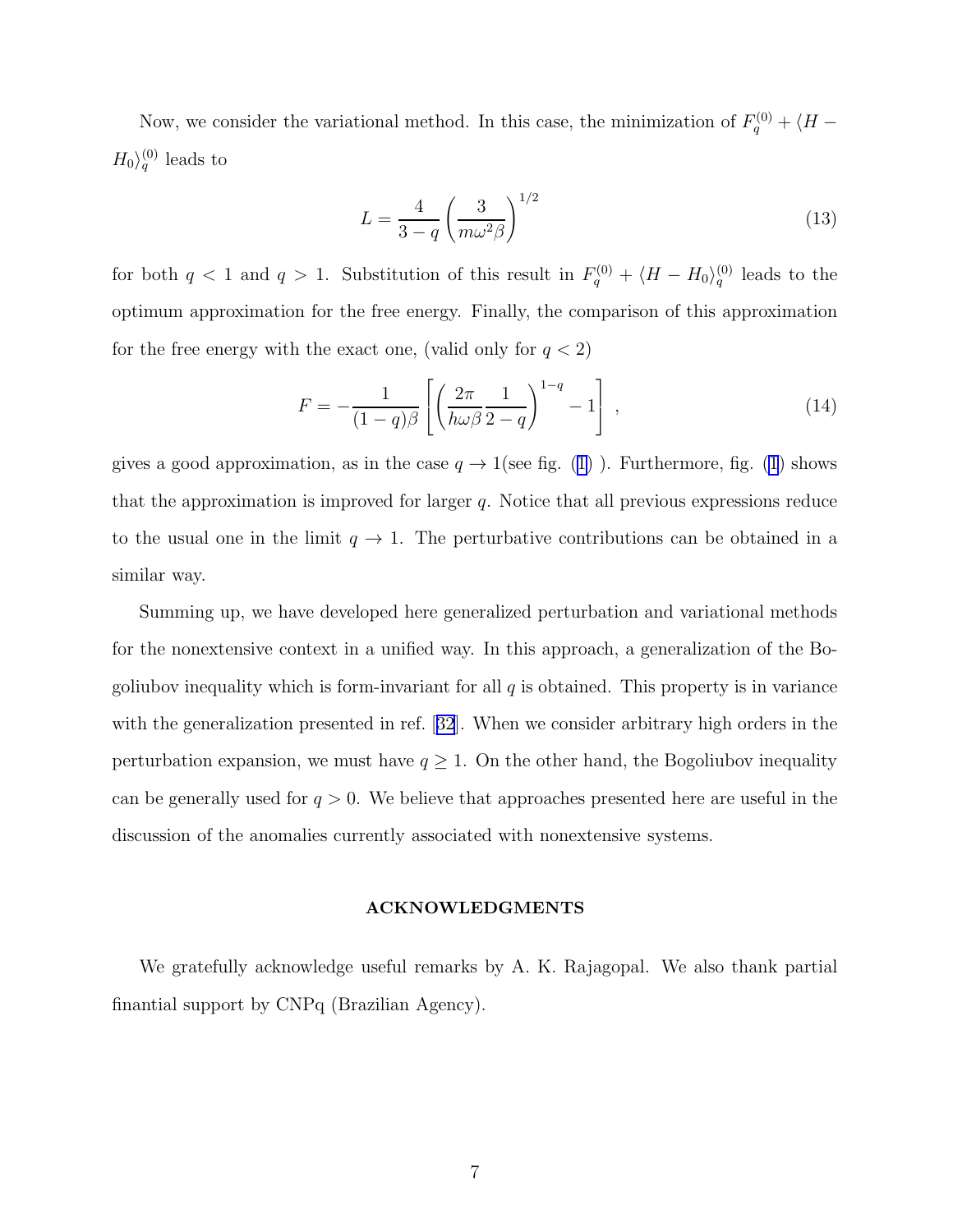### REFERENCES

- <span id="page-7-0"></span>[1] M. F. Shlesinger, B. J. West and J. Klafter, Phys. Rev. Lett. 58, 1100 (1987).
- [2] J. P. Bouchaud and A. Georges, Phys. Rep. 195, 127 (1991).
- [3] M. F. Shlesinger, G. M. Zaslavsky and J. Klafter, Nature 363, 31 (1993).
- [4] J. Klafter, G. Zumofen and A. Blumen, Chem. Phys. 177, 821 (1993).
- [5] A. M. Salzberg J. Math. Phys. 6, 158 (1965).
- [6] L. Tisza, Generalized Thermodynamics (MIT Press, Cambridge,1966) p. 123.
- [7] P. T. Landsberg, J. Stat. Phys. 35, 159 (1984).
- [8] J. Binney and S. Tremaine, *Galactic Dynamics* (Princeton University Press, Princeton, 1987) p. 267.
- [9] H. S. Robertson, Statistical Thermophysics (P. T. R. Prentice-Hall, Englewood Cliffs, New Jersey 1993) p. 96.
- [10] B. J. Hiley and G. S. Joyce, Proc. Phys. Soc. 85, 493 (1965).
- [11] S. K. Ma, Statistical Mechanics (World Scientific, New York, 1993) p. 116.
- [12] S. A. Cannas, Phys. Rev. B 52, 3034 (1995).
- [13] J. O. Indekeu, Physica A 183, 439 (1992).
- [14] J. O. Indekeu and A. Robledo, Phys. Rev. E 47, 4607 (1993).
- [15] C. Tsallis, J. Stat. Phys. **52**, 479 (1988).
- [16] C. Tsallis, S. V. F. Levy, A. M. C. Souza and R. Maynard, Phys. Rev. Lett. 75, 3589 (1995); Erratum: 77, 5442 (1996); D. H. Zanette andd P. A. Alemany, Phys. Rev. Lett. 75, 366 (1995); M. O. Caceres and C. E. Budde, Phys. Rev. Lett. 77, 2589 (1996).
- [17] B. M. Boghosian, Phys. Rev. E 53, 4754 (1996).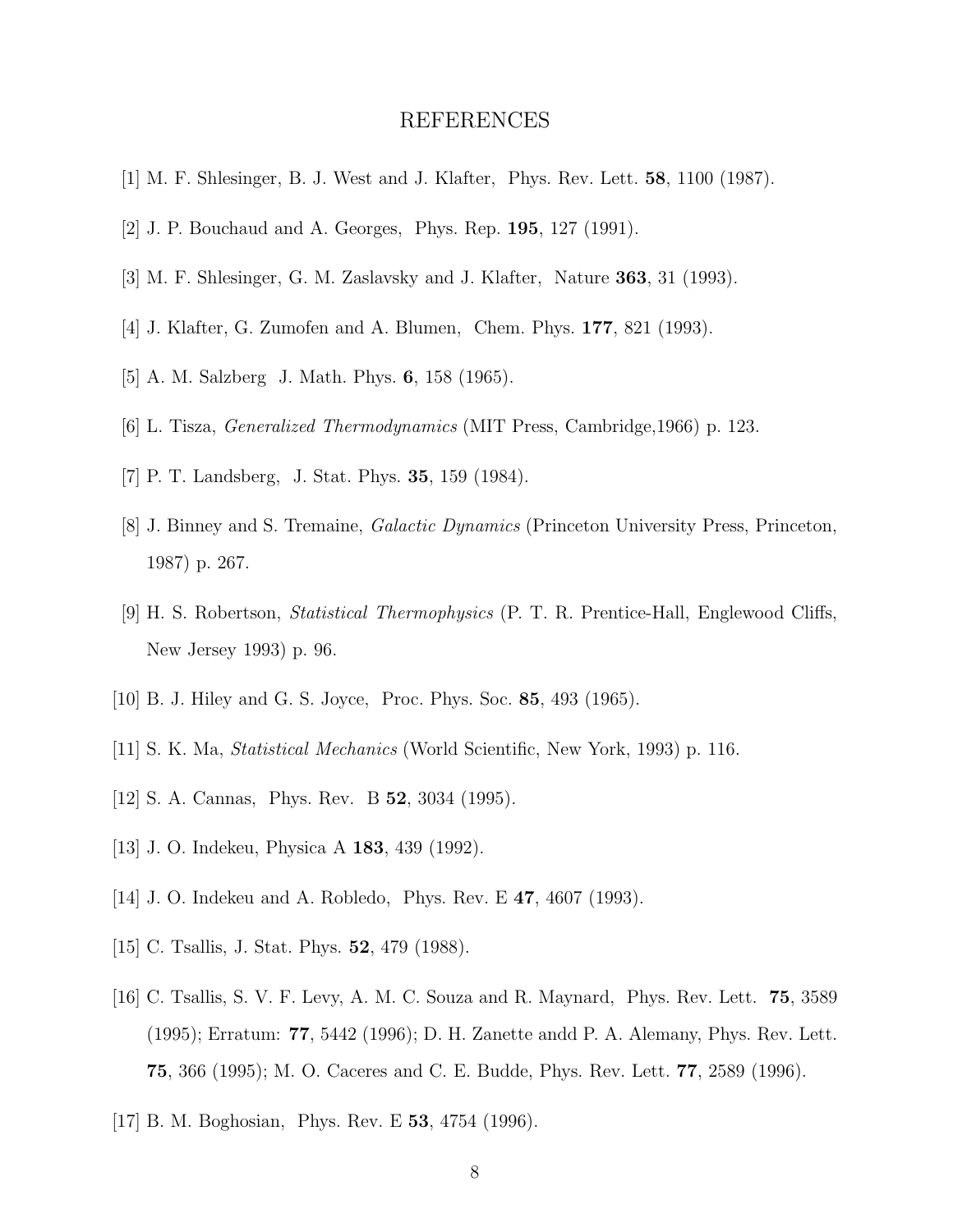- <span id="page-8-0"></span>[18] A. R. Plastino and A. Plastino, Phys. Lett. A 174, 384 (1993); J. J. Aly, Proceedings of N-Body Problems and Gravitational Dynamics, Aussois, France ed F. Combes and E, Athanassoula (Publications de l'Observatoire de Paris, Paris, 1993) p. 19.
- [19] V. H. Hamity and D. E. Barraco, Phys. Rev. Lett. 76, 4664 (1996).
- [20] L. P. Chimento, J. Math. Phys. 38, 2565 (1997).
- [21] D. F. Torres, H. Vucetich and A. Plastino, Phys. Rev. Lett. (in press).
- [22] C. Tsallis, F. C. Sá Barreto and E. D. Loh, Phys. Rev. E **52**, 1447 (1995).
- [23] A. Lavagno, G. Kaniadakis, M. Rego-Monteiro, P. Quarati and C. Tsallis, Astro. Lett. and Comm. (1997), in press.
- [24] A. K. Rajagopal, Phys. Rev. Lett. 76, 3469 (1996).
- [25] I. Koponen, Phys. Rev. E 6, 7759 (1997).
- [26] P. Jund, S. G. Kim and C. Tsallis, Phys. Rev. B 52, 50 (1995).
- [27] B. H. Lavenda and J. Dunning-Davies, Found. Phys. Lett. 3, 435 (1990); B. H. Lavenda and J. Dunning-Davies, Nature 368, 284 (1994); B. H. Lavenda, J. Dunning-Davies and M. Compiani, Nuovo Cimento B 110, 433 (1995); see also B. H. Lavenda, Statistical Physics: A Probabilistic Approach, (Wiley-Interscience, New York, 1991) and B. H. Lavenda, Thermodynamics of Extremes, (Albion, Chichester, England, 1995).
- [28] One of the nonextensive systems recently studied in the literature is the blackhole, whose entropy is a controversial subject (see ref. [27] and references therein). This problem needs a separate investigation when considered in terms of Tsallis approach and lies outside the scope of the present letter.
- [29] R. S. Mendes, Physica A 242, 299 (1997).
- [30] L. R. Evangelista, L. C. Malacarne and R. S. Mendes, Quantum Corrections for General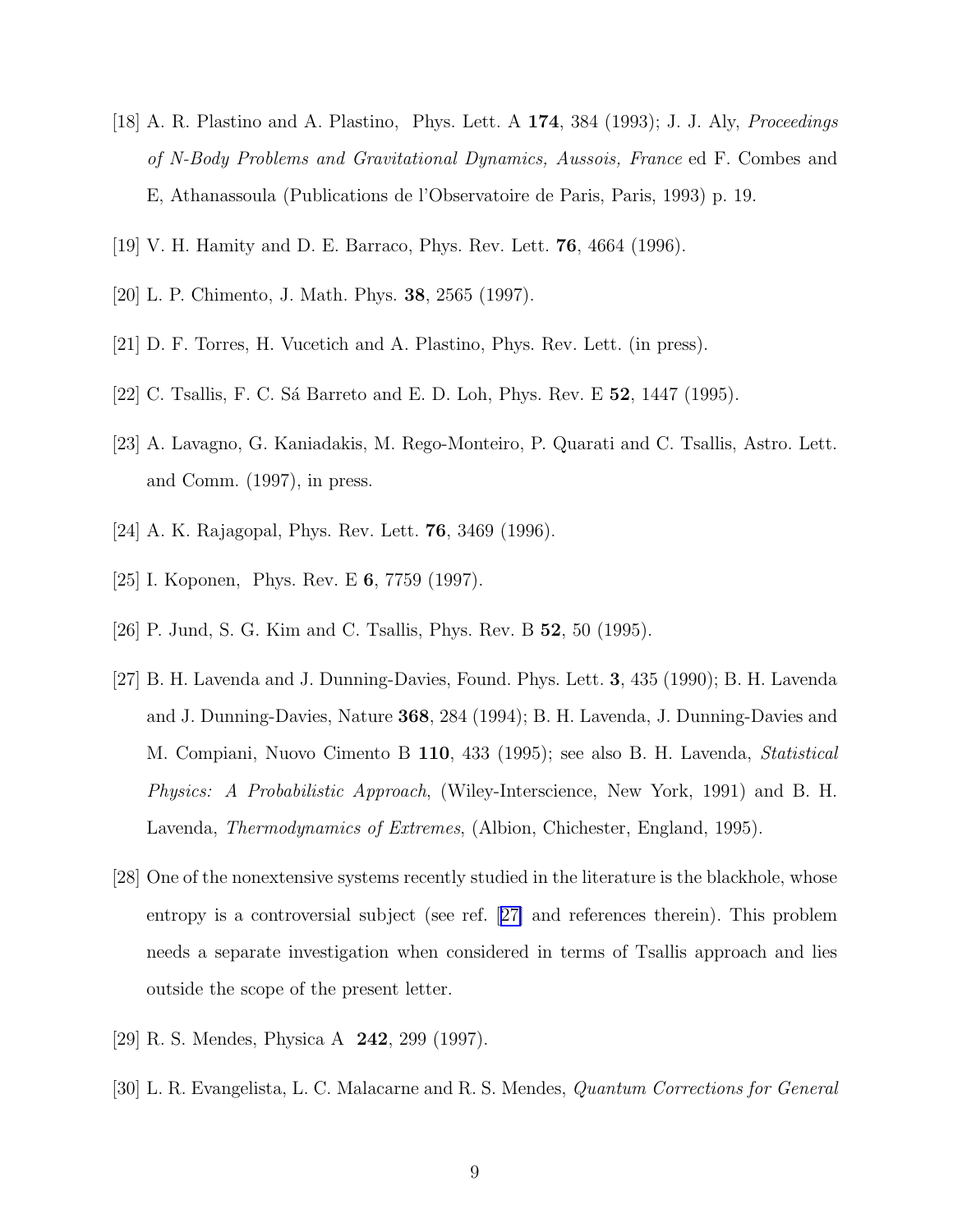<span id="page-9-0"></span>Partition Functions, preprint (1997).

- [31] R. P. Feynman, Statistical Mechanics: A Set of Lectures, (W. A. Benjaminm Inc, Massachusetts, 1972) p. 67-71.
- [32] A. Plastino and C. Tsallis, J. Phys. A **26**, L893 (1993).
- [33] E. M. F. Curado and C. Tsallis, J. Phys. A 24, L69 (1991); Errata: 24, 3187 (1991); 25, 1019 (1992).